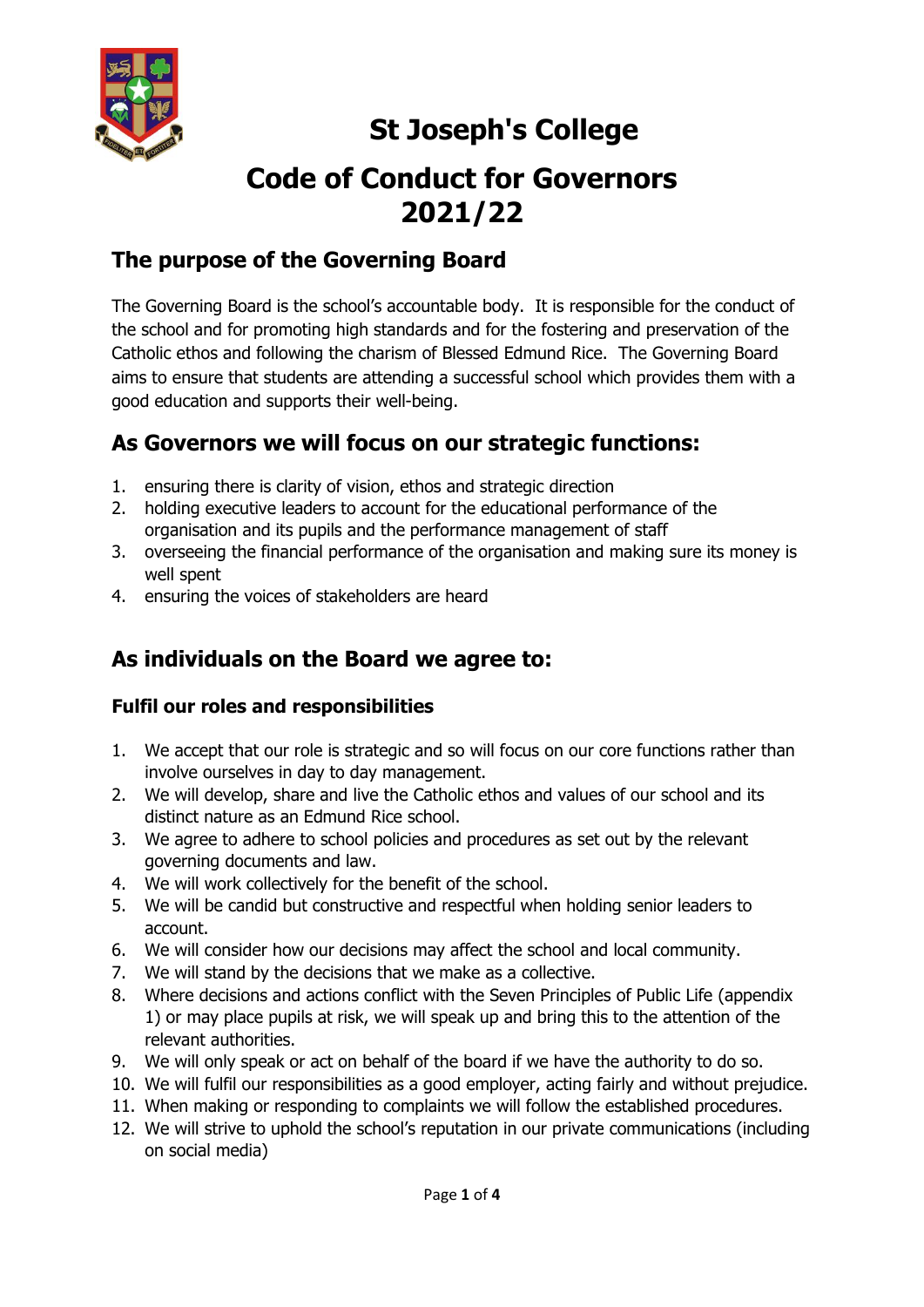## **Demonstrate our commitment to the role**

- 1. We will involve ourselves actively in the work of the board, and accept our fair share of responsibilities, serving on committees or working groups where required.
- 2. We will make every effort to attend all meetings and where we cannot attend explain in advance why we are unable to.
- 3. We will arrive at meetings prepared, having read all papers in advance, ready to make a positive contribution and observe protocol.
- 4. We will get to know the school well and respond to opportunities to involve ourselves in school activities.
- 5. We will visit the school, with all visits pre-arranged in advance with the Clerk to the Governing Board and undertaken within the framework of the National Governance Association document 'A guide to school visit for Governors and Trustees'.
- 6. When visiting the school in a personal capacity (i.e. as a parent or carer), we will continue to honour the commitments made in this code.
- 7. We will participate in induction training and take responsibility for developing our individual and collective skills and knowledge on an on-going basis.
- 8. If acting as trustees on the Trust Board, we accept that we may be held responsible up to the limit in the Articles of Association, were the school to go bankrupt.

## **Build and maintain relationships**

- 1. We will develop effective working relationships with school leaders, staff, parents and other relevant stakeholders from our local community.
- 2. We will express views openly, courteously and respectfully in all our communications with board members, the Clerk to the Governing Board and school staff both inside and outside of meetings.
- 3. We will communicate with other staff members via the Headteacher, Clerk and /or Chair of Governors only.
- 4. We will support the chair in their role of leading the board and ensuring appropriate conduct

## **Respect confidentiality**

- 1. We will observe complete confidentiality both inside and outside of school when matters are deemed confidential or where they concern individual staff, pupils or families.
- 2. We will not reveal the details of any governing board vote.
- 3. We will ensure all confidential papers are held and disposed of appropriately.
- 4. We will maintain confidentiality even after we leave office.

#### **Declare conflicts of interest and be transparent**

- 1. We will declare any business, personal or other interest that we have in connection with the board's business and these will be recorded in the Register of Business Interests.
- 2. We will also declare any conflict of loyalty at the start of any meeting should the need arise.
- 3. If a conflicted matter arises in a meeting, we will offer to leave the meeting for the duration of the discussion and any subsequent vote.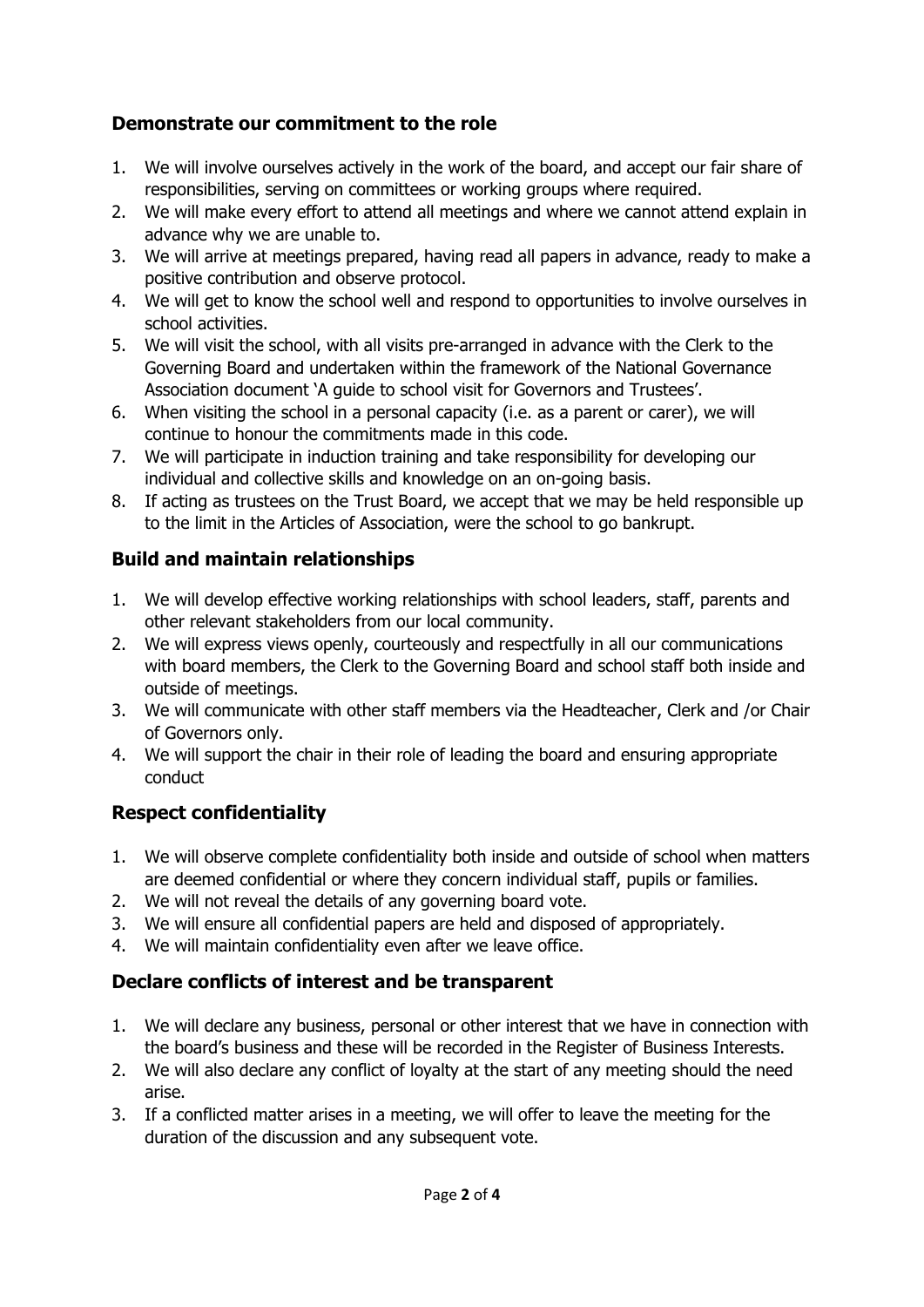- 4. We accept that the Register of Business Interests will be published on the school's website.
- 5. We will act in the best interests of the school/trust as a whole and not as a representative of any group.
- 6. We accept that in the interests of open governance, our full names, date of appointment, terms of office, roles on the governing board, attendance records, relevant business and pecuniary interests, category of governor and the body responsible for appointing us will be published on the school's website.
- 7. We accept that information relating to board members will be collected and recorded on the DfE's national database of governors (Get information about schools) and Companies House, some of which will be publicly available.

### **Breach of this code of conduct**

- 1. If we believe this code has been breached, we will raise this issue with the Chair/Vice Chairs and the Chairs/Vice-Chairs will investigate; the Governing Board will only use suspension/removal as a last resort after seeking to resolve any difficulties or disputes in more constructive ways.
- 2. We understand that any allegation of a material breach of this code of practice by any Governor shall be raised at a meeting of the Governing Board, and, if agreed to be substantiated by a majority of Governors, shall be minuted and can lead to consideration of suspension from the Governing Board.

#### **Date of last review: July 2021**

#### **This code will be reviewed at the first Governing Board meeting of each school year.**

#### **Undertaking**:

As a member of the Governing Board I will always have the well-being of the students and the reputation of the school at heart; I will do all I can to be an ambassador for the school, publicly supporting its aims, values and ethos; I will not say or do anything publicly that would embarrass the school, the Governing Board, the Headteacher or staff.

Signed ......................................... Printed name ............................... Date: ...........................................

#### **Appendix 1: The Seven principles of public life**

(Originally published by the Nolan Committee: The Committee on Standards in Public Life was established by the then Prime Minster in October 1994, under the Chairmanship of Lord Nolan, to consider standards of conduct in various areas of public life, and to make recommendations).

**Selflessness** - Holders of public office should act solely in terms of the public interest.

**Integrity** - Holders of public office must avoid placing themselves under any obligation to people or organisations that might try inappropriately to influence them in their work. They